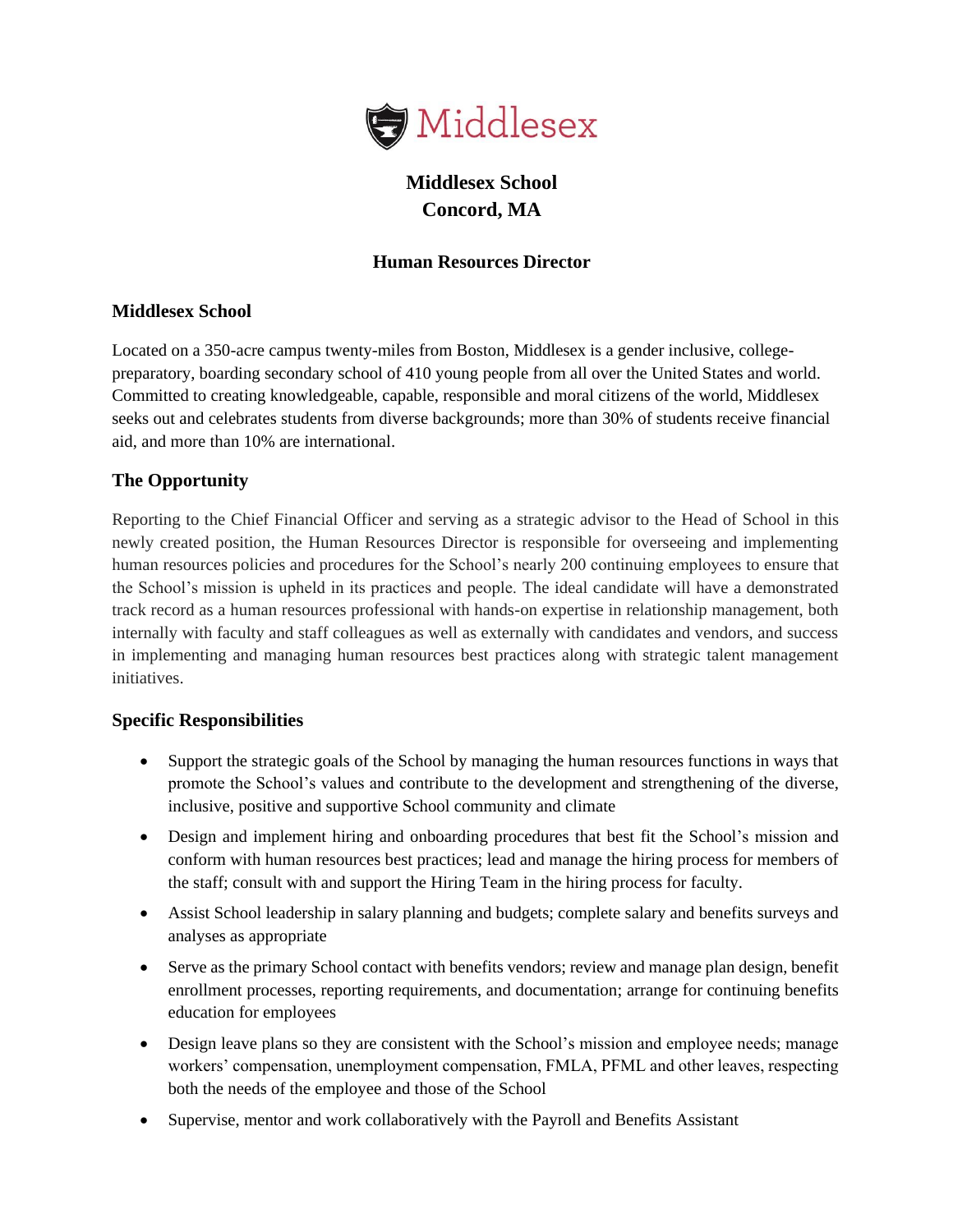- Oversee and review the bi-weekly payroll for accuracy; ensure compliance with payroll laws and regulations
- Work with *Health Joy*, *Employee Navigator* and the Middlesex payroll software to effectively integrate all databases and record keeping; maintain all personnel files
- Ensure timely and accurate compliance with all federal and state laws and regulations governing human resources, including filing required government reports, forms, and surveys
- Update personnel policies and procedures; continuously improve the Employee Handbook
- Manage the evaluation process for all staff; collaborate with Director of Faculty Development for faculty evaluations; provide manager training and support; serve as a resource for managers supervising employees with performance and/or employee relations issues; document all matters as appropriate
- Provide education in human resources best practices for managers and supervisors; serve as a role model by demonstrating professionalism and respect for all members of the Middlesex community
- Help manage risk by being attentive to the intersections between the School's risk management program, its insurances, and defined employee responsibilities; develop professional development training to mitigate risk; provide risk management support in the event of employee claims; conduct investigations and write reports as appropriate
- Recommend new approaches, policies, and procedures to introduce best practices and effect continual improvements in the efficiency of the department and services performed
- Other duties as assigned

## **Requirements**

- Bachelor's degree required; advanced degree preferred, as is a PHR or SPHR certification
- 10 years of progressively responsible human resources experience preferred, including at least five years supervisory experience
- A subject matter expert, demonstrating current and deep knowledge of applicable laws and regulations, trends, best practices, and new developments in field
- Self-starter with creativity, initiative and excellent problem-solving skills
- Ability to interact with employees at all levels of the school community and a well-developed collaborative work style
- ADP, Checkwriters, employee database systems, paperless systems and Excel expertise preferred
- Excellent oral and written communication skills
- Strong analytical skills with the ability to quickly and regularly adjust strategy based on the School's needs
- An independent and strategic thinker capable of understanding the full scope of projects while seeing individual tasks through to completion
- Project oriented, able to handle several tasks simultaneously, and an ability to prioritize multiple tasks under pressure while managing deadlines
- A strong commitment to education generally; understanding of secondary schools a plus
- A positive outlook, strong emotional intelligence, and a sense of humor
- Absolute integrity and confidentiality, coupled with an extraordinary work ethic